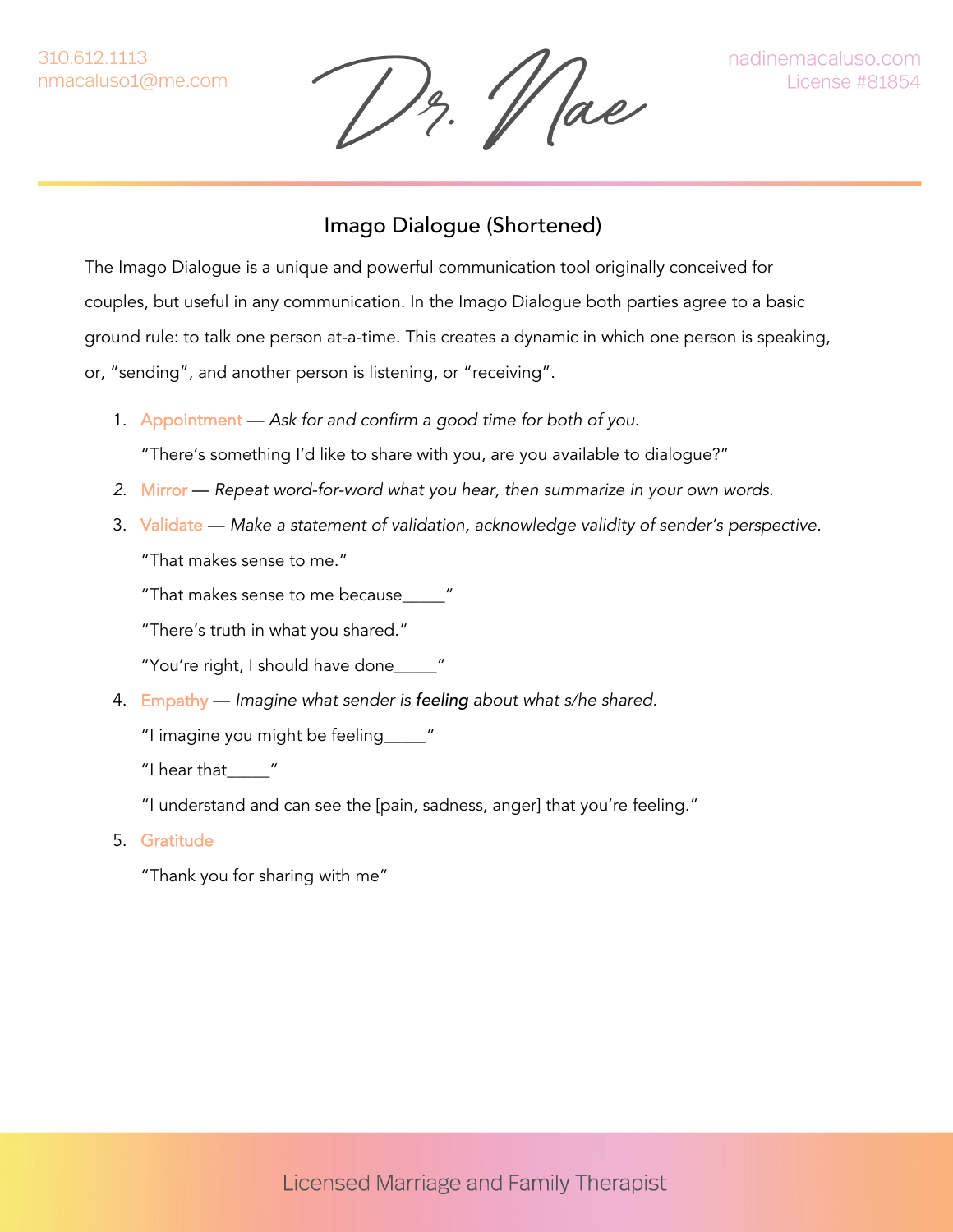310.612.1113 nmacaluso1@me.com

 $\frac{1}{2}$ .  $\frac{1}{2}$  ae

## Imago Dialogue (Full)

- 1. Make an Appointment
- 2. Mirroring— (*aka active listening*)
	- Sender communicates an experience, starts by sharing specific feelings
		- o Use "I" statements without blaming, criticizing or shaming
		- o "I felt hurt, angry, embarrassed, sad, alone, afraid ... when \_\_\_\_"
	- Receiver uses "*gentle pause*" and repeats word for word (or paraphrases)
	- Receiver asks, "is that correct?" and "is there more?"
	- When Sender is done, Receiver summarizes in their own words
		- o "What I'm hearing is\_\_\_\_\_\_\_. Is that right?"
	- Sender either confirms or corrects.
	- Repeat until Sender says "that's all"
- 3. Validation Receiver validates Sender's experience
	- Receiver acknowledges that s/he understands how the Sender organized the experience as they laid it out for you. (*you do NOT have to agree*)
		- o "That makes sense to me."
		- o "That makes sense to me because\_\_\_\_"
		- o "There's truth in what you shared."
		- o "You're right, I should have done\_\_\_\_\_."
- 4. Empathy Receiver empathizes with Sender
	- Receiver imagines what the Sender might be feeling about what s/he shared
		- o "I imagine you might be feeling\_\_\_\_"
		- $\circ$  "I hear that "
		- o "I understand and can see the [pain, sadness, anger] that you're feeling."
	- Receiver asks, "is that how you're feeling?" and "is there more?"